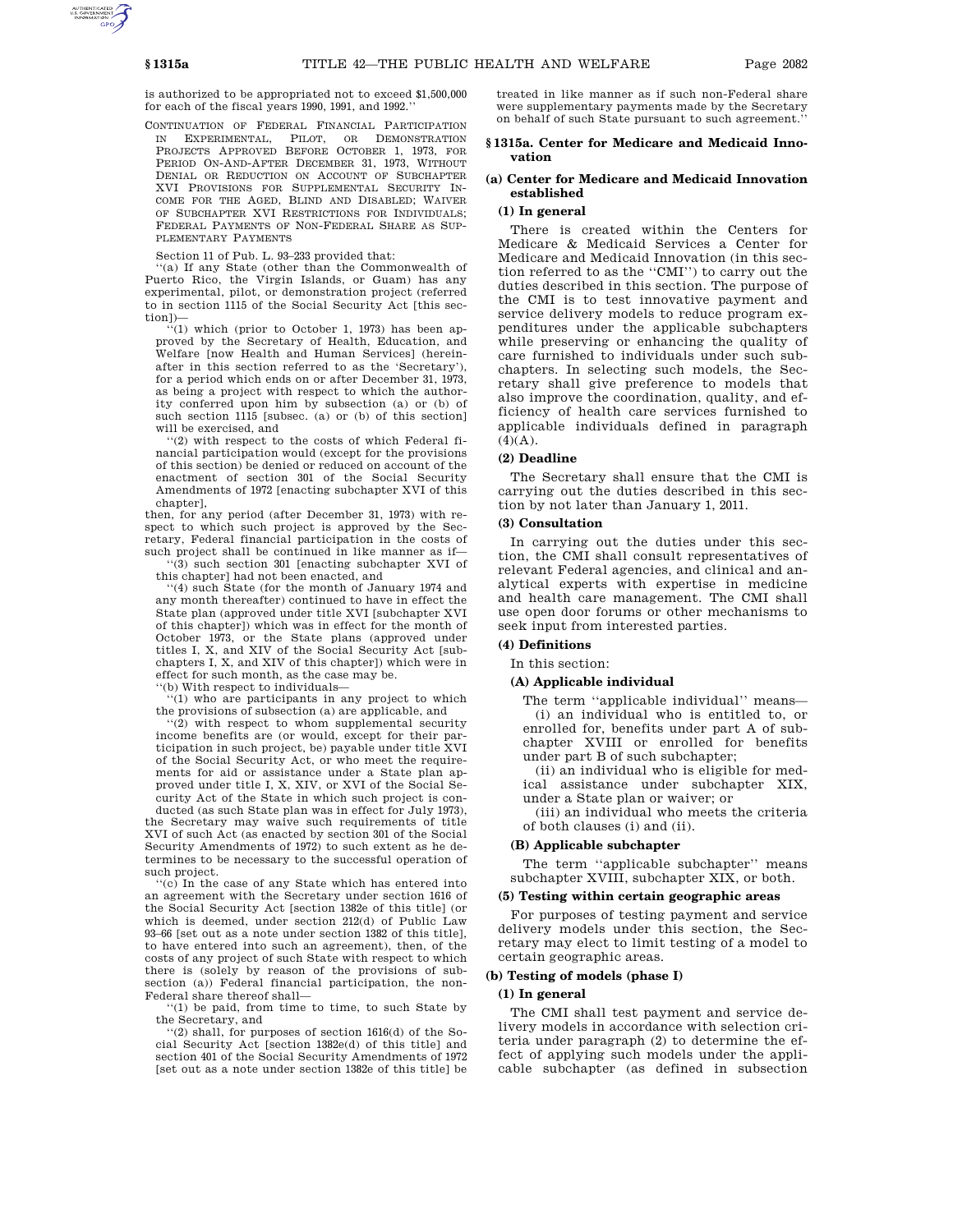$(a)(4)(B)$  on program expenditures under such subchapters and the quality of care received by individuals receiving benefits under such subchapter.

### **(2) Selection of models to be tested**

### **(A) In general**

The Secretary shall select models to be tested from models where the Secretary determines that there is evidence that the model addresses a defined population for which there are deficits in care leading to poor clinical outcomes or potentially avoidable expenditures. The Secretary shall focus on models expected to reduce program costs under the applicable subchapter while preserving or enhancing the quality of care received by individuals receiving benefits under such subchapter. The models selected under this subparagraph may include, but are not limited to, the models described in subparagraph (B).

#### **(B) Opportunities**

The models described in this subparagraph are the following models:

(i) Promoting broad payment and practice reform in primary care, including patient-centered medical home models for high-need applicable individuals, medical homes that address women's unique health care needs, and models that transition primary care practices away from fee-forservice based reimbursement and toward comprehensive payment or salary-based payment.

(ii) Contracting directly with groups of providers of services and suppliers to promote innovative care delivery models, such as through risk-based comprehensive payment or salary-based payment.

(iii) Utilizing geriatric assessments and comprehensive care plans to coordinate the care (including through interdisciplinary teams) of applicable individuals with multiple chronic conditions and at least one of the following:

(I) An inability to perform 2 or more activities of daily living.

(II) Cognitive impairment, including dementia.

(iv) Promote 1 care coordination between providers of services and suppliers that transition health care providers away from fee-for-service based reimbursement and toward salary-based payment.

(v) Supporting care coordination for chronically-ill applicable individuals at high risk of hospitalization through a health information technology-enabled provider network that includes care coordinators, a chronic disease registry, and home tele-health technology.

(vi) Varying payment to physicians who order advanced diagnostic imaging services (as defined in section  $1395m(e)(1)(B)$  of this title) according to the physician's adherence to appropriateness criteria for the ordering of such services, as determined in

consultation with physician specialty groups and other relevant stakeholders.

(vii) Utilizing medication therapy management services, such as those described in section 299b–35 of this title.

Establishing community-based health teams to support small-practice medical homes by assisting the primary care practitioner in chronic care management, including patient self-management, activities.

(ix) Assisting applicable individuals in making informed health care choices by paying providers of services and suppliers for using patient decision-support tools, including tools that meet the standards developed and identified under section  $299b-36(c)(2)(A)$  of this title, that improve applicable individual and caregiver understanding of medical treatment options.

(x) Allowing States to test and evaluate fully integrating care for dual eligible individuals in the State, including the management and oversight of all funds under the applicable subchapters with respect to such individuals.

(xi) Allowing States to test and evaluate systems of all-payer payment reform for the medical care of residents of the State, including dual eligible individuals.

(xii) Aligning nationally recognized, evidence-based guidelines of cancer care with payment incentives under subchapter XVIII in the areas of treatment planning and follow-up care planning for applicable individuals described in clause (i) or (iii) of subsection  $(a)(4)(A)$  with cancer, including the identification of gaps in applicable quality measures.

(xiii) Improving post-acute care through continuing care hospitals that offer inpatient rehabilitation, long-term care hospitals, and home health or skilled nursing care during an inpatient stay and the 30 days immediately following discharge.

(xiv) Funding home health providers who offer chronic care management services to applicable individuals in cooperation with interdisciplinary teams.

(xv) Promoting improved quality and reduced cost by developing a collaborative of high-quality, low-cost health care institutions that is responsible for—

(I) developing, documenting, and disseminating best practices and proven care methods;

(II) implementing such best practices and proven care methods within such institutions to demonstrate further improvements in quality and efficiency; and

(III) providing assistance to other health care institutions on how best to employ such best practices and proven care methods to improve health care quality and lower costs.

(xvi) Facilitate inpatient care, including intensive care, of hospitalized applicable individuals at their local hospital through the use of electronic monitoring by specialists, including intensivists and critical

<sup>1</sup>So in original. Probably should be ''Promoting''.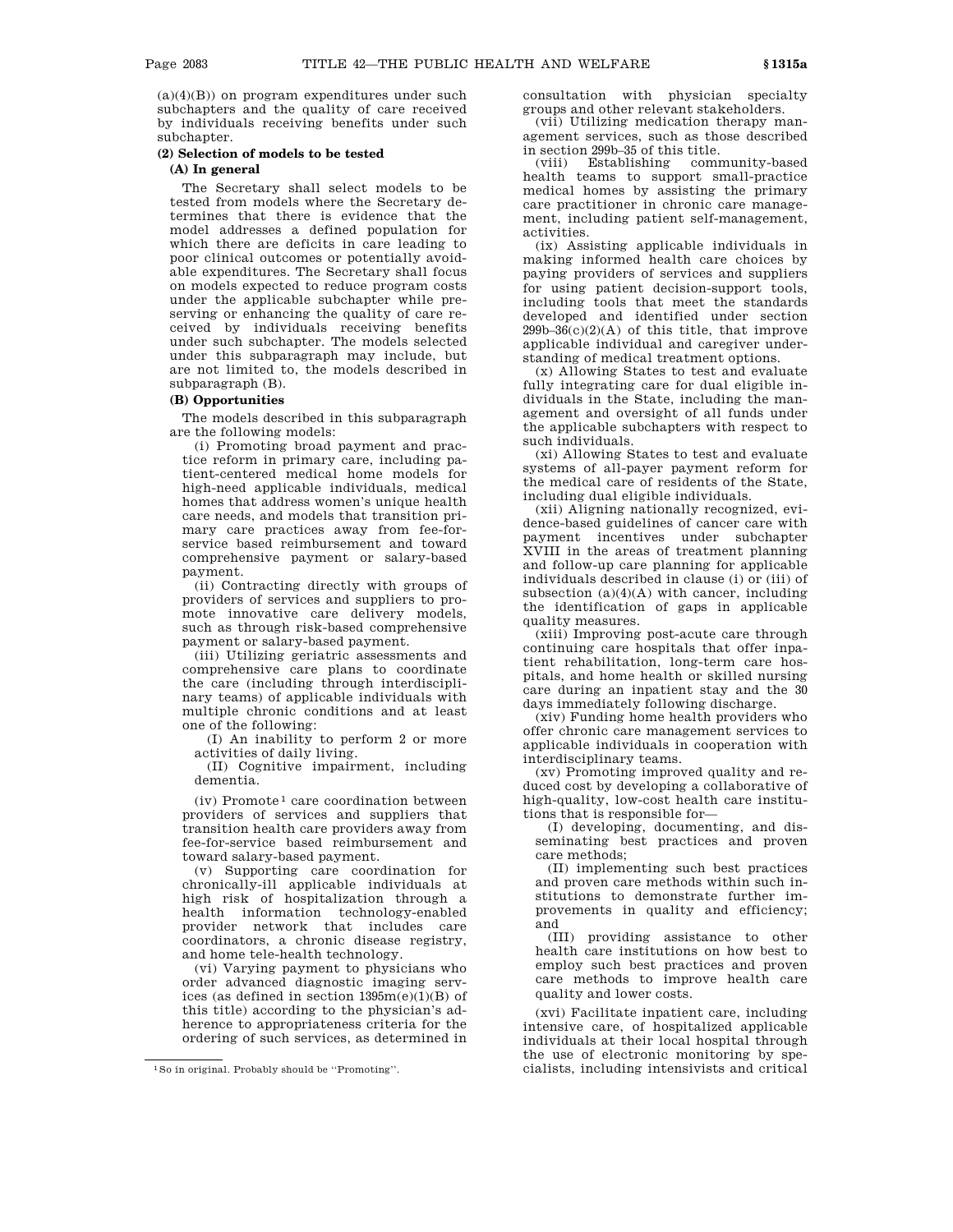care specialists, based at integrated health systems.

(xvii) Promoting greater efficiencies and timely access to outpatient services (such as outpatient physical therapy services) through models that do not require a physician or other health professional to refer the service or be involved in establishing the plan of care for the service, when such service is furnished by a health professional who has the authority to furnish the service under existing State law.

(xviii) Establishing comprehensive payments to Healthcare Innovation Zones, consisting of groups of providers that include a teaching hospital, physicians, and other clinical entities, that, through their structure, operations, and joint-activity deliver a full spectrum of integrated and comprehensive health care services to applicable individuals while also incorporating innovative methods for the clinical training of future health care professionals.

(xix) Utilizing, in particular in entities located in medically underserved areas and facilities of the Indian Health Service (whether operated by such Service or by an Indian tribe or tribal organization (as those terms are defined in section 1603 of title 25)), telehealth services—

(I) in treating behavioral health issues (such as post-traumatic stress disorder) and stroke; and

(II) to improve the capacity of nonmedical providers and non-specialized medical providers to provide health services for patients with chronic complex conditions.

(xx) Utilizing a diverse network of providers of services and suppliers to improve care coordination for applicable individuals described in subsection  $(a)(4)(A)(i)$ with 2 or more chronic conditions and a history of prior-year hospitalization through interventions developed under the Medicare Coordinated Care Demonstration Project under section 4016 of the Balanced Budget Act of 1997 (42 U.S.C. 1395b–1 note).

#### **(C) Additional factors for consideration**

In selecting models for testing under subparagraph (A), the CMI may consider the following additional factors:

(i) Whether the model includes a regular process for monitoring and updating patient care plans in a manner that is consistent with the needs and preferences of applicable individuals.

(ii) Whether the model places the applicable individual, including family members and other informal caregivers of the applicable individual, at the center of the care team of the applicable individual.

(iii) Whether the model provides for inperson contact with applicable individuals.

(iv) Whether the model utilizes technology, such as electronic health records and patient-based remote monitoring systems, to coordinate care over time and across settings.

(v) Whether the model provides for the maintenance of a close relationship between care coordinators, primary care practitioners, specialist physicians, community-based organizations, and other providers of services and suppliers.

(vi) Whether the model relies on a teambased approach to interventions, such as comprehensive care assessments, care planning, and self-management coaching.

(vii) Whether, under the model, providers of services and suppliers are able to share information with patients, caregivers, and other providers of services and suppliers on a real time basis.

(viii) Whether the model demonstrates effective linkage with other public sector or private sector payers.

#### **(3) Budget neutrality**

### **(A) Initial period**

The Secretary shall not require, as a condition for testing a model under paragraph (1), that the design of such model ensure that such model is budget neutral initially with respect to expenditures under the applicable subchapter.

### **(B) Termination or modification**

The Secretary shall terminate or modify the design and implementation of a model unless the Secretary determines (and the Chief Actuary of the Centers for Medicare & Medicaid Services, with respect to program spending under the applicable subchapter, certifies), after testing has begun, that the model is expected to—

(i) improve the quality of care (as determined by the Administrator of the Centers for Medicare & Medicaid Services) without increasing spending under the applicable subchapter;

(ii) reduce spending under the applicable subchapter without reducing the quality of care; or

(iii) improve the quality of care and reduce spending.

Such termination may occur at any time after such testing has begun and before completion of the testing.

### **(4) Evaluation**

#### **(A) In general**

The Secretary shall conduct an evaluation of each model tested under this subsection. Such evaluation shall include an analysis  $of$ 

(i) the quality of care furnished under the model, including the measurement of patient-level outcomes and patientcenteredness criteria determined appropriate by the Secretary; and

(ii) the changes in spending under the applicable subchapters by reason of the model.

#### **(B) Information**

The Secretary shall make the results of each evaluation under this paragraph available to the public in a timely fashion and may establish requirements for States and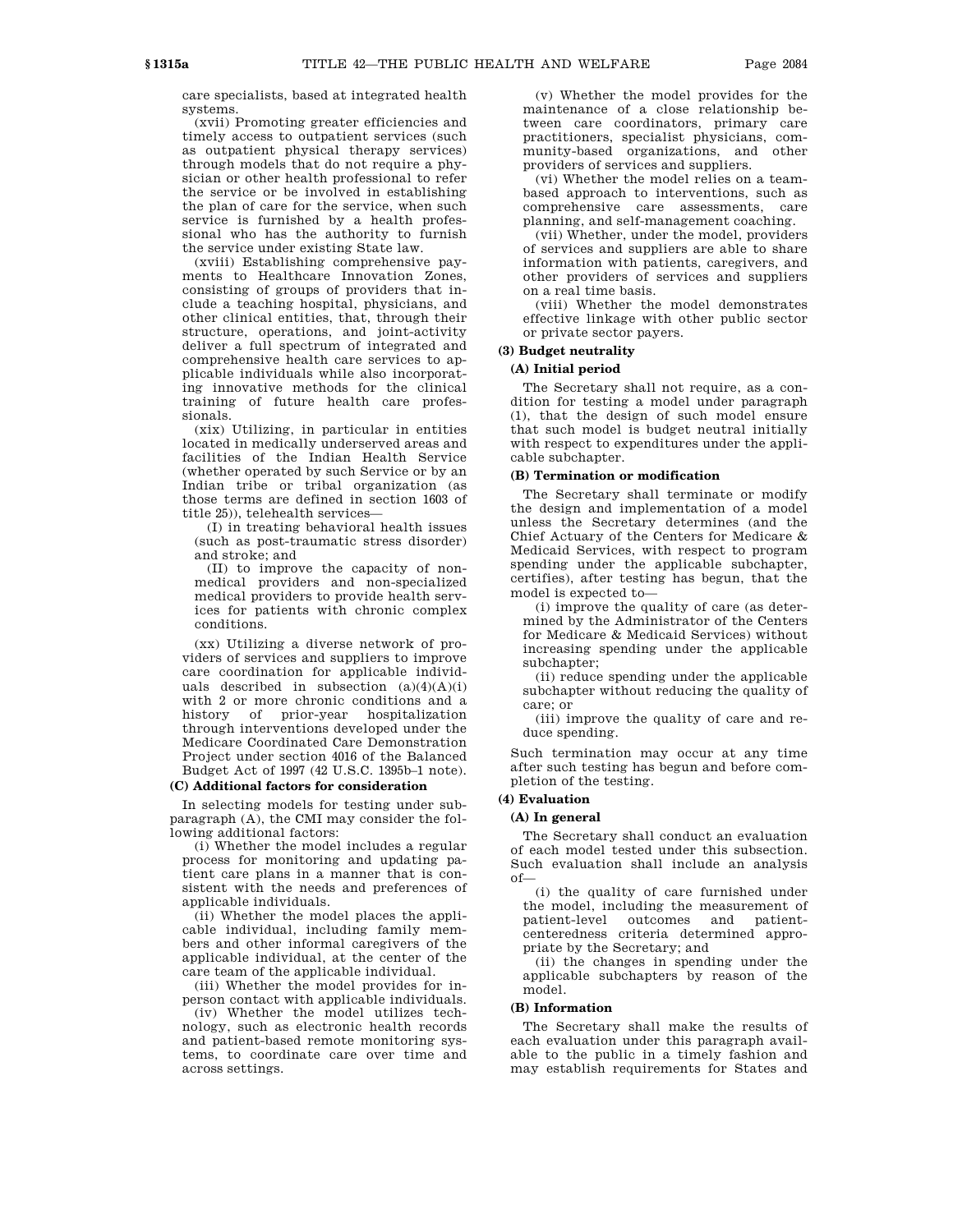other entities participating in the testing of models under this section to collect and report information that the Secretary determines is necessary to monitor and evaluate such models.

### **(C) Measure selection**

To the extent feasible, the Secretary shall select measures under this paragraph that reflect national priorities for quality improvement and patient-centered care consistent with the measures described in2  $1395$ aaa $(b)(7)(B)$  of this title.

### **(c) Expansion of models (phase II)**

Taking into account the evaluation under subsection (b)(4), the Secretary may, through rulemaking, expand (including implementation on a nationwide basis) the duration and the scope of a model that is being tested under subsection (b) or a demonstration project under section 1395cc–3 of this title, to the extent determined appropriate by the Secretary, if—

(1) the Secretary determines that such expansion is expected to—

(A) reduce spending under applicable 3 subchapter without reducing the quality of care; or

(B) improve the quality of patient care without increasing spending;

(2) the Chief Actuary of the Centers for Medicare & Medicaid Services certifies that such expansion would reduce (or would not result in any increase in) net program spending under applicable subchapters; and

(3) the Secretary determines that such expansion would not deny or limit the coverage or provision of benefits under the applicable subchapter for applicable individuals.

In determining which models or demonstration projects to expand under the preceding sentence, the Secretary shall focus on models and demonstration projects that improve the quality of patient care and reduce spending.

#### **(d) Implementation**

### **(1) Waiver authority**

The Secretary may waive such requirements of subchapters XI and XVIII and of sections 1396a(a)(1), 1396a(a)(13), and 1396b(m)(2)(A)(iii) of this title as may be necessary solely for purposes of carrying out this section with respect to testing models described in subsection (b).

### **(2) Limitations on review**

There shall be no administrative or judicial review under section 1395ff of this title, section 1395*oo* of this title, or otherwise of—

(A) the selection of models for testing or expansion under this section;

(B) the selection of organizations, sites, or participants to test those models selected;

(C) the elements, parameters, scope, and duration of such models for testing or dissemination;

(D) determinations regarding budget neutrality under subsection (b)(3);

(E) the termination or modification of the design and implementation of a model under subsection (b)(3)(B); and

(F) determinations about expansion of the duration and scope of a model under subsection (c), including the determination that a model is not expected to meet criteria described in paragraph (1) or (2) of such subsection.

### **(3) Administration**

Chapter 35 of title 44 shall not apply to the testing and evaluation of models or expansion of such models under this section.

### **(e) Application to CHIP**

The Center may carry out activities under this section with respect to subchapter XXI in the same manner as provided under this section with respect to the program under the applicable subchapters.

# **(f) Funding**

# **(1) In general**

There are appropriated, from amounts in the Treasury not otherwise appropriated—

(A) \$5,000,000 for the design, implementation, and evaluation of models under subsection (b) for fiscal year 2010;

(B) \$10,000,000,000 for the activities initiated under this section for the period of fiscal years 2011 through 2019; and

(C) the amount described in subparagraph (B) for the activities initiated under this section for each subsequent 10-year fiscal period (beginning with the 10-year fiscal period beginning with fiscal year 2020).

Amounts appropriated under the preceding sentence shall remain available until expended.

#### **(2) Use of certain funds**

Out of amounts appropriated under subparagraphs (B) and (C) of paragraph (1), not less than \$25,000,000 shall be made available each such fiscal year to design, implement, and evaluate models under subsection (b).

### **(g) Report to Congress**

Beginning in 2012, and not less than once every other year thereafter, the Secretary shall submit to Congress a report on activities under this section. Each such report shall describe the models tested under subsection (b), including the number of individuals described in subsection  $(a)(4)(A)(i)$  and of individuals described in subsection  $(a)(4)(A)(ii)$  participating in such models and payments made under applicable subchapters for services on behalf of such individuals, any models chosen for expansion under subsection (c), and the results from evaluations under subsection (b)(4). In addition, each such report shall provide such recommendations as the Secretary determines are appropriate for legislative action to facilitate the development and expansion of successful payment models.

(Aug. 14, 1935, ch. 531, title XI, §1115A, as added and amended Pub. L. 111–148, title III, §3021(a), title X, §10306, Mar. 23, 2010, 124 Stat. 389, 939.)

#### REFERENCES IN TEXT

Section 4016 of the Balanced Budget Act of 1997, referred to in subsec.  $(b)(2)(B)(xx)$ , is section 4016 of Pub.

<sup>2</sup>So in original. Probably should be ''in section''.

<sup>3</sup>So in original. Probably should be preceded by ''the''.